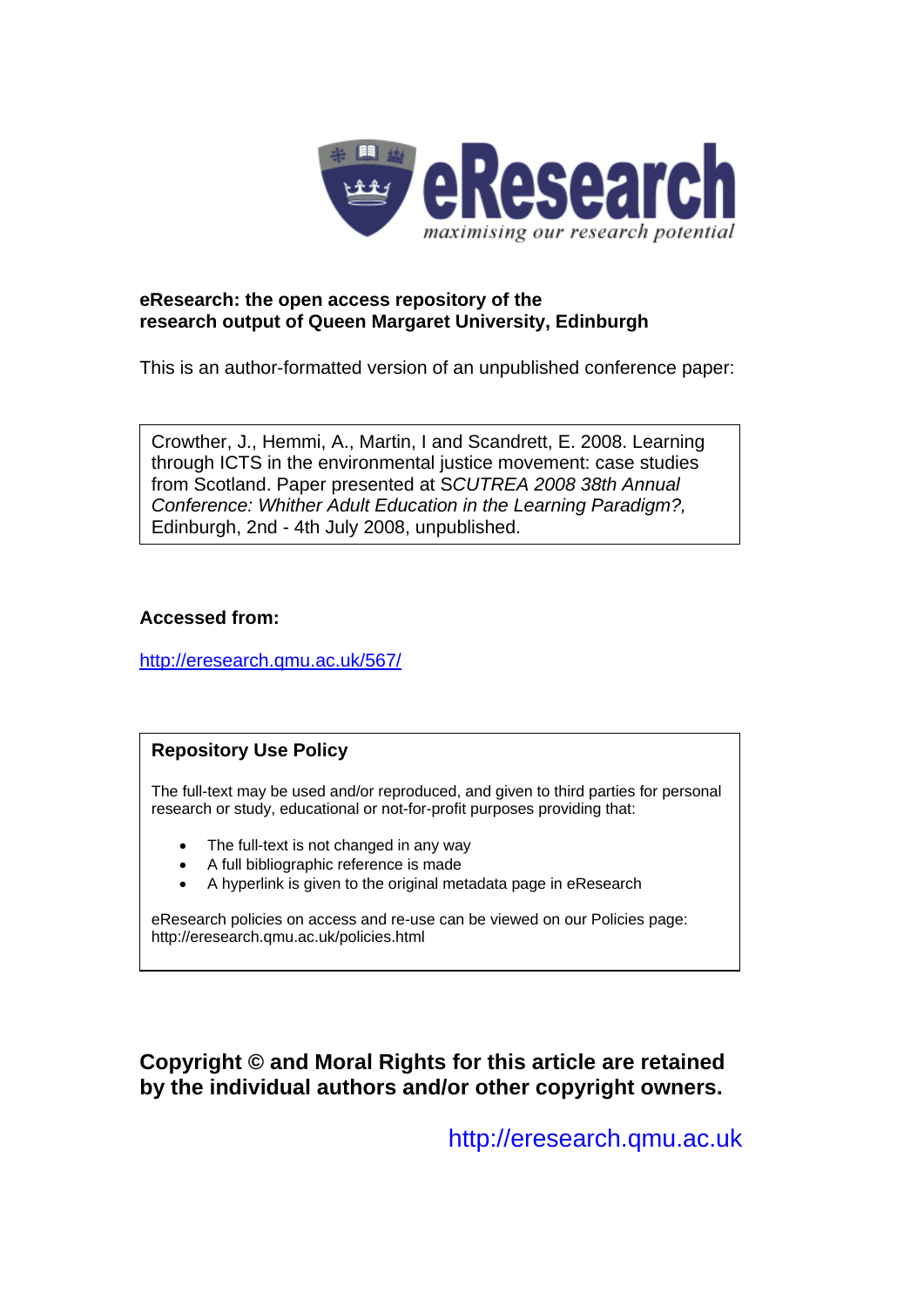## **Learning through ICTS in the environmental justice movement: case studies from Scotland**

## **Jim Crowther, Akiko Hemmi, Ian Martin (University of Edinburgh) and Eurig Scandrett (Queen Margaret University, Edinburgh)**

Historically, social purpose adult education was linked with progressive struggles for social justice, equality and democracy, and its contribution waxed and waned depending on the vibrancy and demands of wider social forces in society. However, these forces have altered considerably over the past century. This is not the only important difference in today's context. Information and communication technologies (ICTs) are having an impact on the nature of social and political conflicts by creating new sites of struggle and new means of participation in social action. They also have a potential impact on the process of individual and social learning in movement activities. If social purpose adult education is to reassert itself as a resource for progressive social movements, it will have to reconnect with these struggles and adopt new ways of allying itself to their cause. In this paper we draw upon ongoing research into the environmental justice movement in Scotland, which focuses on the contribution of ICTs to learning and participation.

The specific objectives of our research are as follows:

1. To show how learning and action in social movements and campaigning activities are mediated by the use of ICTs.

2. To examine the contribution social learning makes to the identity of activists and how this sustains their participation and informs their actions.

3. To evaluate the role of ICTs in attracting new involvement in movement activity and in influencing the degree and quality of participation.

4. To develop a dissemination strategy to inform social movement activists, academics and policy makers.

5. To develop a conceptual and methodological framework for further studies of ICT mediated learning in social movements.

The third question, in particular, is the focus of this paper, although we start with some general issues about social movements as contexts for learning and action.

## **Social movement learning: some characteristics**

We are interested in a broad range of learning that occurs in social movements. This might be informal, formal, intended, accidental, the result of systematic study, or a combination of these. It has a social as well as individual dimension. The process of learning in movements is not linear and probably has to be understood in terms of 'leaps and bounds' accompanied by setbacks and relapses! Social movements and their campaigns are very distinctive contexts for learning. The importance of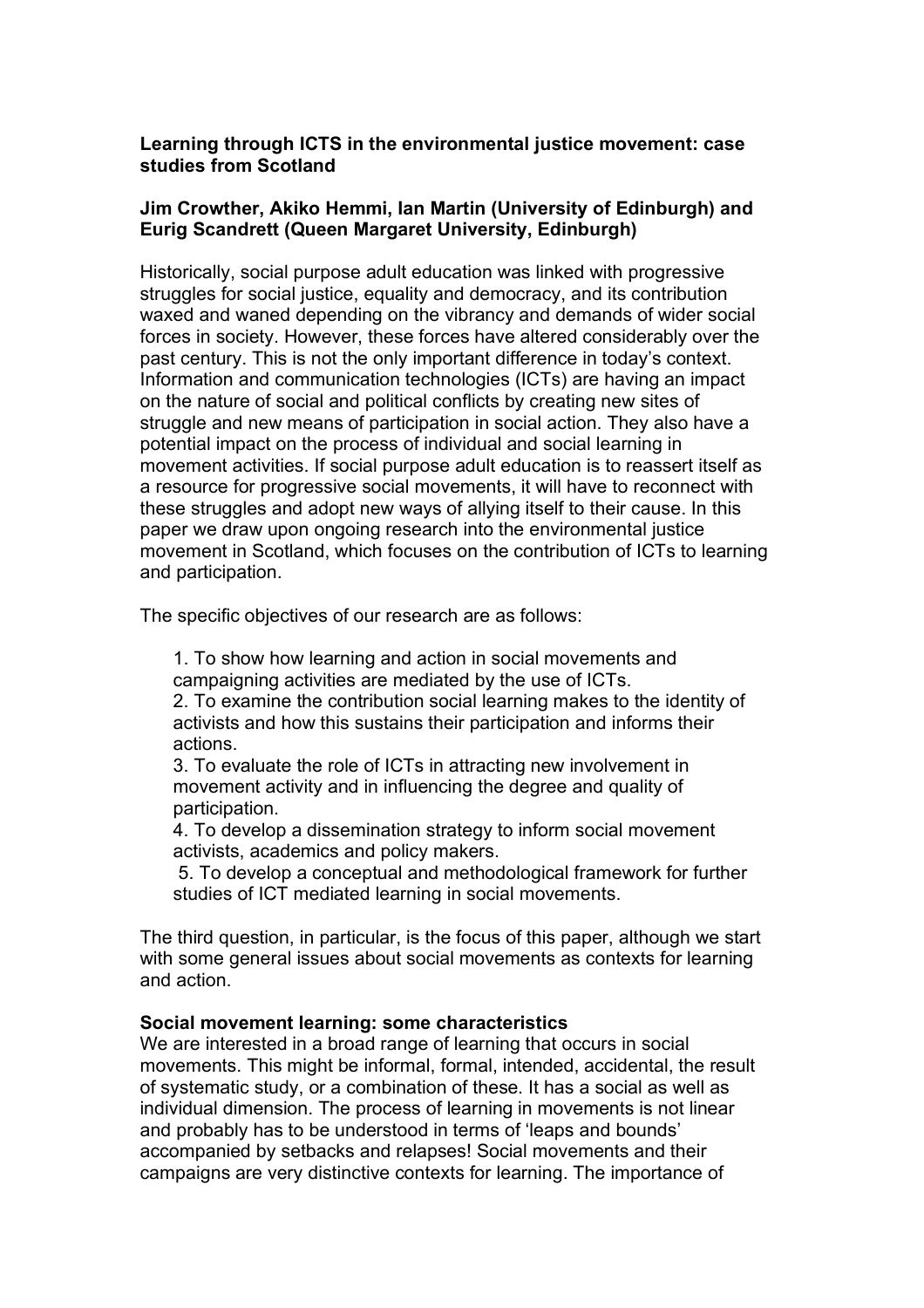context for the nature of the learning experience, rather than the degree of in/formality, is emphasized in recent research (see Colley, Hodkinson and Malcom 2002).

The significance of social learning is developed in Lave and Wenger's (1991) account of 'peripheral participation' through which learners acquire identities, meanings and competences by repeated interaction in a 'community of practice'. Social movements are distinctive communities of practice because they develop a common purpose, require the active participation of people, involve commitment to take collective action and may be involved in conflict of one kind or another. Moreover, learning can occur through activities which are not primarily about learning. Foley's (1999) study of an Australian environmental campaign makes the point that it was only when framed by the researcher as 'learning' that his respondents began to recognize and reflect on the knowledge and skills they had acquired. Crucial for this research is the claim made in Wildermeersch and Jansen's (1997) account of social movements in the Netherlands that their effectiveness is enhanced through social learning. They identify the following characteristics of social learning: it occurs in locations and relationships outside formal educational contexts; it has a moral component as well as being concerned with the acquisition of knowledge, skills and identities; the group is in control and has the potential to maximise its learning by collaborative and co-operative patterns of interaction and communication. It also involves internal processes of dialogue as well as public debate outside the movement. What impact ICTs may have on these characteristics is as yet unknown.

There is a dearth of relevant studies of social movement learning according to a recent international literature review (Hall et al. 2005). Learning in movements is neglected primarily because activists tend to focus on achieving their goals whereas academics have mainly researched their cultural, political and sociological dynamics. Also in the field of adult education empirical studies have focused more on formal learning contexts (Elsdon et al. 1995 is an exception). There has been some research on the use of computers and the Internet for adult self-education and informal elearning (Selwyn et al. 2006; Cook and Smith 2004), but not in the context of social movement activity.

#### **Social movements and ICTs: some issues**

Blumer (1995) defines social movements as 'collective enterprises seeking to establish a new order of life'. This task of transformation cannot be achieved, however, without learning new social and cultural practices. To achieve their long-term goals social movements need organisational resources, the capacity to sustain activists and the ability to elicit support from a wider public. They therefore need to attend to their communication strategies and to develop effective learning processes. Eyerman and Jamison (1991) argue that the distinctive feature of social movements is their 'cognitive praxis', by which they mean new knowledge, alternative world-views and technologies, as well as new institutions and organizations which movements generate. Learning takes place in the social, cultural and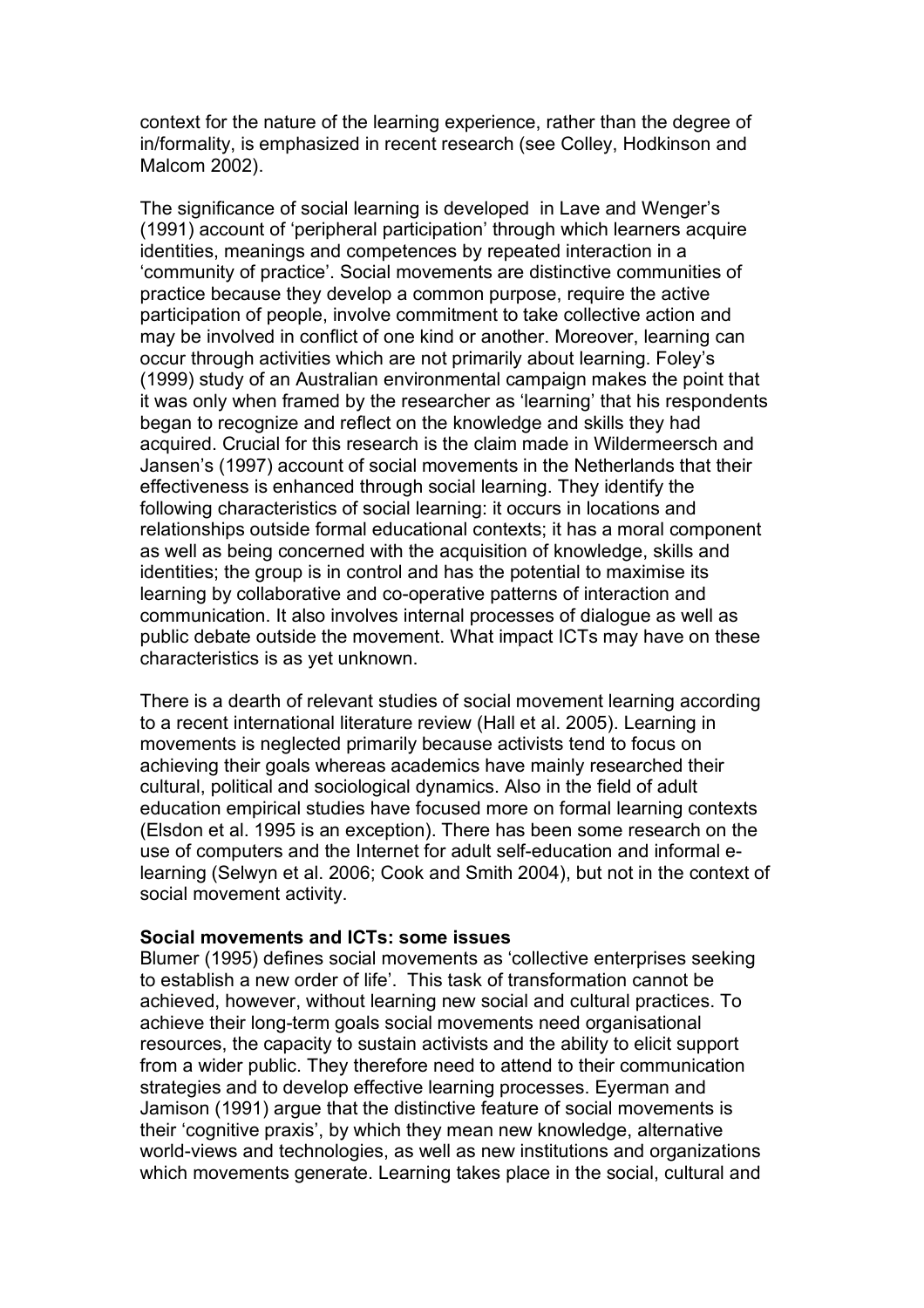cognitive spaces created by movements. The significance of ICTs is that they add a *virtual* dimension to these spaces, thus altering their temporal, geographical and dialogical attributes. The interactive capabilities of the Internet are increasing rapidly with the emergence of user-controlled communicative and networking environments. These developments have the potential to reconfigure relationships and learning due to changing patterns of authorship, production, consumption and identity formation, all of which have implications for the *qualitative* dimension of communication for learning. Web blogs, wikis and the various new forms of online social networking have far-reaching implications in structured, formal e-learning contexts (Bayne 2006). Why not for learning in social movements too?

It is important to examine the potential of social learning to foster progression from 'peripheral participation' into full membership of a 'community of practice'. Research shows that ICTs can provide an easy entry point for those new to taking social action. Brunsting and Postmes (2002) demonstrate, for example, that peripheral members of a movement are more easily persuaded to participate in online actions than offline actions. Also, in a study of trade union activism, Sawchuk et al (2002) claim that activists may be encouraged by e-learning because its pacing and anonymity can be controlled by the learner. It helped novices to develop basic skills and sensitivities at the same time as allowing mentoring into union activism. However, their study focused on formal e-learning workshops. Can ICTs mediate processes of social and individual learning in social movements?

Another issue to address is that collective trust - important for movement action - is usually associated with face-to-face contact. ICTs may widen the net of those participating in movements, but what types of common bond do they generate? Is the relative fluidity of Internet identity – and its tendency toward anonymity – reconfiguring collective action and commitments? Interestingly, Brunsting and Postmes (2002: 550) argue that online action is strongly driven by cognitive calculations and is 'especially suited to persuasive collective action rather than confrontational action'. This implies that particular types of online action are intrinsically educational and that some forms of offline action may be marginalised in the process. The role of social learning in the relationship between online and offline action is therefore important to investigate in order to understand what is happening more clearly.

Furthermore, there is a potential 'digital divide' emerging within some movements, where ICTs and digital ways of acting and learning risk alienating activists who are not in possession of these skills and the literacies required to use them. How movements respond to this problem is important. ICTs may also raise interesting and important questions about the extent to which movement activity creates the collective identity of a 'community' or, alternatively, simply generates a series of contingent alliances formed around specific and limited objectives.

#### **Note on 'environmental justice'**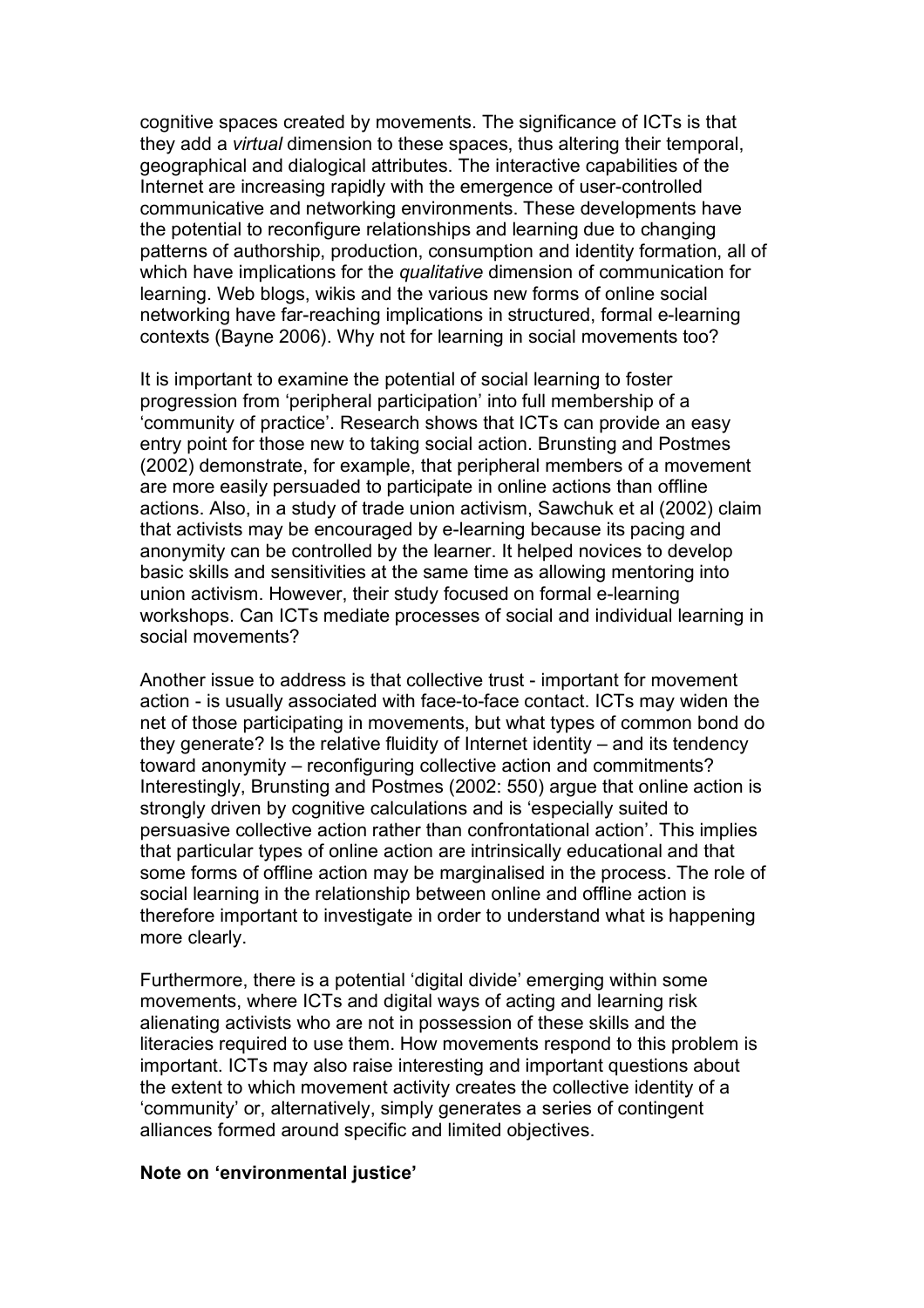Current thinking suggests that the traditional categorisation of environmentalism as a movement of the new middle class in the 'developed' countries needs to be corrected by recognition of a widespread environmentalism of the poor in defence of the material environment on which they depend for their livelihood and health. This environmentalism of the poor, or environmental justice movement, comprises social groups whose marginalisation corresponds with environmental degradation. The environmental justice movement has its origins in the USA in an alliance of community-based campaigns against local pollution, disproportionately affecting African-American neighbourhoods and other poor communities of colour.

In the UK environmental justice activism explicitly focuses on ecological concerns in poor and marginalised communities (Agyeman et al. 2003). In Scotland the philosophy of environmental justice explicitly informs the work of the national organisation, Friends of the Earth Scotland (FoES). It seeks to support and link local campaigns in order to develop a vibrant environmental justice movement and employs educational methods and resources to achieve this, including web-based distance learning (Scandrett et al. 2005). It also aims to connect local environmental justice struggles with the wider policy context and has had a significant impact on devolved policy development in Scotland (Agents for Environmental Justice and Scandrett 2003, Dunion 2003). In the longer term, FoES's success in developing an effective environmental justice movement will depend to some extent on the process of communication and learning that occurs between it and local campaigns.

## **The research: the role of ICTs in social movement learning**

This ERSC-funded research project began in May 2007 and is now in the final stages of data gathering and the beginnings of analysis. It involves ethnographic work focusing on two case studies of local environmental justice campaigns and a third case study primarily drawing on survey data from website questionnaires completed by FoES members.

The three case studies involve very different types of communities. The occupational community at National Semi-Conductor is largely nonunionized, female employees, based within a former shipbuilding area of the Clyde Valley. Their campaign to highlight the health risks of working in the industry is called Phase 2 after the original campaign in the USA (Phase 1) which led to action exposing the occupational health hazards in microchip processing plants. The location of the anti-salmon fish farming campaign is the Scoraig peninsula in the far north-west of Scotland where people make their living primarily as crofters. The area, which has a distinctive history, was depopulated in the early 1960s. It now has a resident community of some 60 inhabitants comprising former residents, newcomers escaping city life and second generation families who have returned to their roots. FoES, in contrast, is a largely professional organization with a national remit and membership which represents a geographically dispersed 'community of interest'.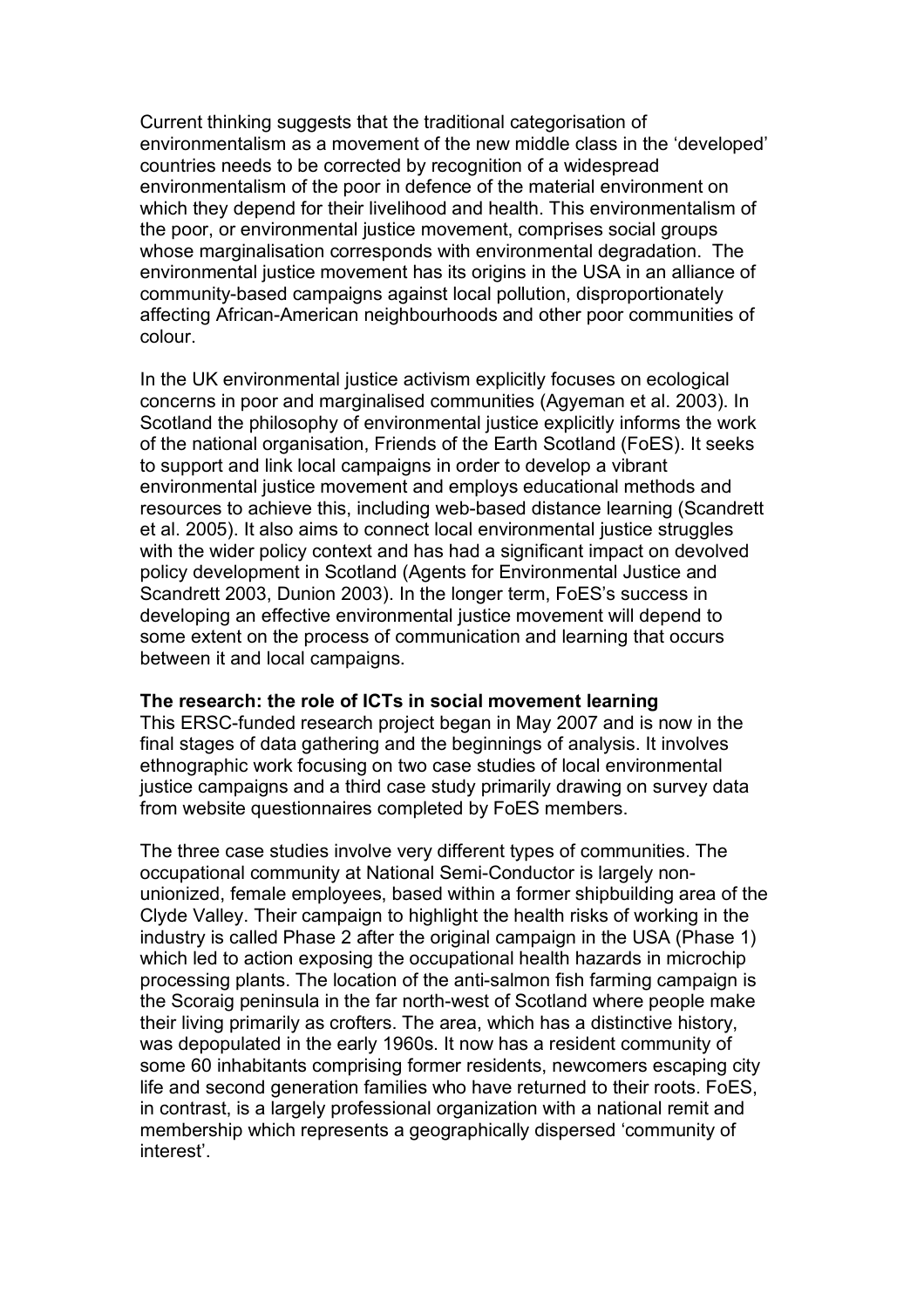ICTs have been used in very different ways in each of our case studies. These can be categorised as follows: non-use; minimal use but symbolically important; commonly used and facilitative; commonly used but disruptive; strategically used and transformative.

#### *Non-use*

People included in our case studies are socially, culturally and economically diverse, and this has influenced how they have used ICTs in their environmental campaigns. The non-use of ICTs is not merely a technical issue. As Selwyn (2003) points out, there are different discourses of 'nonuse' including 'material and cognitive deficiency', 'technophobia', 'ideological refusers' or simply lapsed users (as distinct from non-users). He is critical of the assumption that ICT use is inherently a 'good thing' and argues that it is important to see use and non-use as products of both individual agency and collective influences. These distinctions provide us with a more complex account of why ICTs may or may not be used in particular campaigns. Each community consists of heterogeneous members with different attitudes towards ICTs and different degrees of involvement and, as a consequence, their use of ICTs differs significantly.

The Phase 2 campaign started in the late 1980s and initially involved very little use of ICTs. More recently, however, they have been used by key activists to help broaden and internationalise their campaign by making links with workers employed in similar circumstances in different countries. When the Scoraig campaign began in 2000 it involved little initial use of new technologies, although a few key activists did use the Internet and email. In both cases the use of ICTs has been largely restricted to a small group of campaigners who have been able to apply them strategically to further their objectives. This is partly explained in terms of a digital divide among activists and other factors that impede the use of ICTs. For example, in Scoraig the electricity supply is provided by small windmills attached to each household. A once planned initiative to link the peninsula with broadband (a Telecottage project) never materialised, and this has left the community with a slow and not very reliable dial-up connection. For most of the respondents in both Phase 2 and Scoraig computer use was not incorporated in everyday campaigning at all.

## *Minimal use but symbolically important*

Even where ICTs don't seem to play an important role in the everyday communicative activities of a campaign their use can be symbolically important for the group because of the connections that are made with other relevant individuals, groups and allies. They can help boost the campaign and widen its relevance. ICTs can facilitate the symbolic construction of new boundaries of the community by sharing particular kinds of awareness. For example, activists in Phase 2 have used ICTs in a selective way contacting targeted groups which have had similar concerns and developing their campaign skills and knowledge as well as extending the network to relevant experts, particularly in the USA. Similarly, key activists in Scoraig used ICTs to link up with experts like marine biologists and activists to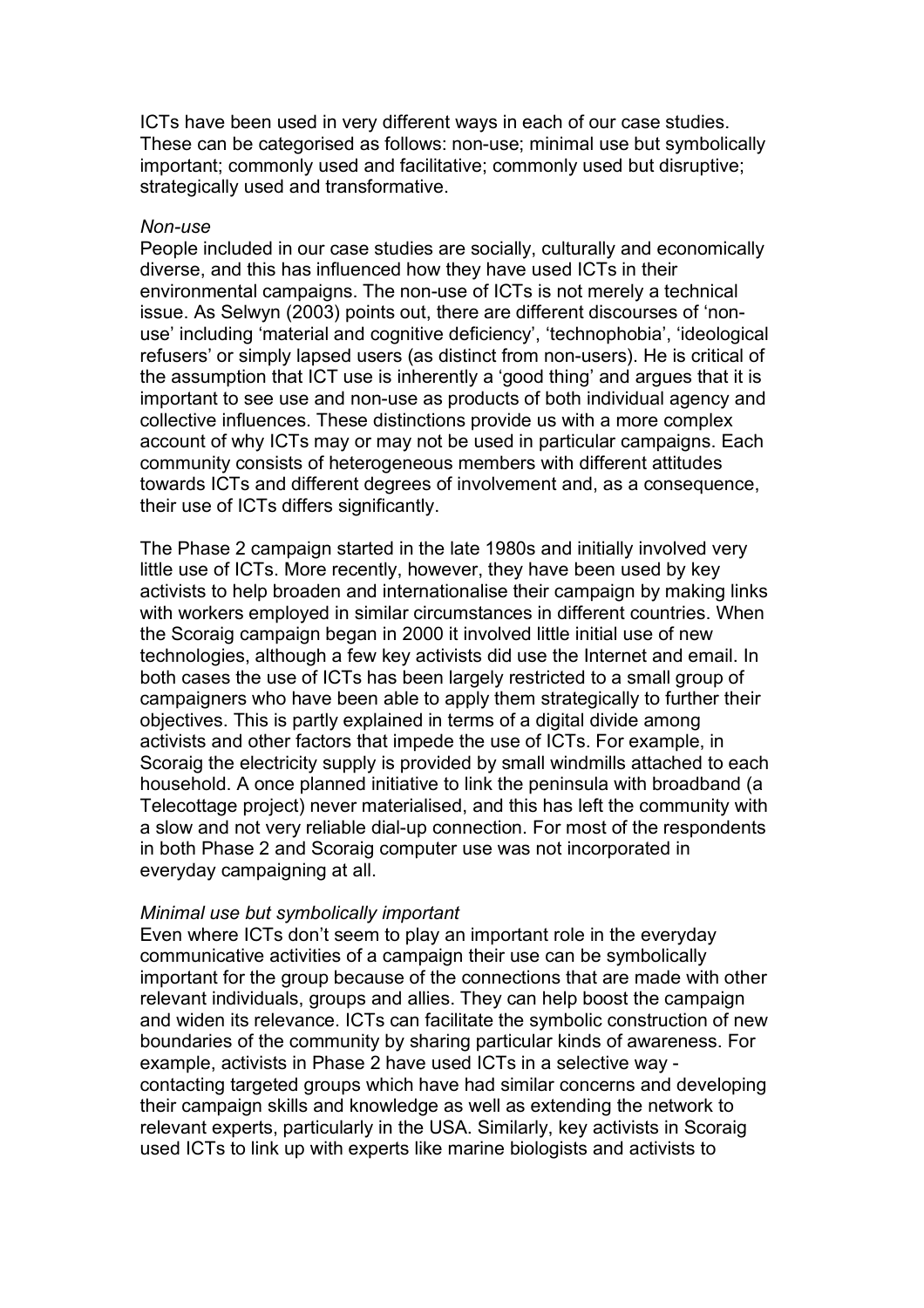facilitate information flows to the other campaigners who were not using ICTs.

## *Commonly used and facilitative*

The pattern of use of ICTs amongst members of FoES is very different because it is so widespread and habitual, particularly (and predictably) amongst our sample. Websites like that of FoES and online discussion groups can facilitate mutually supportive learning experiences. Online resources enable activists - even those who are only marginally active - to use technologies for self-directed learning. For example, some of our survey participants commented that the regular arrival of email news through mailing lists serves as a good prompt to be constantly aware of a wide range of environmental issues on a regional, national and global scale, and motivates them to do some research before taking online actions. Email remains the favourite and most effective medium for online campaigns. Hyperlinks in emails can simplify and speed up access to relevant and useful information. Some respondents showed that they engage in extensive research, accessing various sites, including companies' websites, to check the truthfulness and accuracy of the information they obtained. Emails are also important for developing action. Phase 2's key activists exchange information by email to develop campaign strategies as well as using it to deepen understanding of the issues they face by contacting other campaigners in the US.

## *Commonly used but disruptive*

A pattern of widespread use does not mean that ICTs are always seen to be beneficial; they can be 'disruptive' for organisational goals. For example, some FoES activists pointed, amongst other things, to information overload, instantaneous actions/reactions without much consideration/reflection on issues resulting in superficial analysis, depersonalised communications which are taken less seriously by politicians, less active activists who are content to surf rather than be seen, and the tendency to read unofficial information less critically simply because it is unofficial. Although ICTs have allowed people to access a greater range of information, the quality of this information may not necessarily be high. The activists who participated in our survey generally relied more on the official websites of organisations/NGOs than other sources. Superficiality can be encouraged by easy and instant response, particularly in a context where 'fast time/speed' is seen as 'power' (Virilio 2005).

## *Strategically used and transformative*

A number of activists use ICTs in very strategic ways, rather than being regular users of the Internet and email, and we can see that they may have a transformative effect at a political and subjective level. Politically, they can change the temporal-spatial elements of campaigns by making them relevant beyond the geographical boundaries where they originated. Both the Scoraig and Phase 2 campaigns have extended their political impact significantly by being able to internationalise their activity, widen the terms of their struggle, and extend its relevance beyond a fixed geographical space. Similarly, some FoES respondents mentioned that they have joined multiple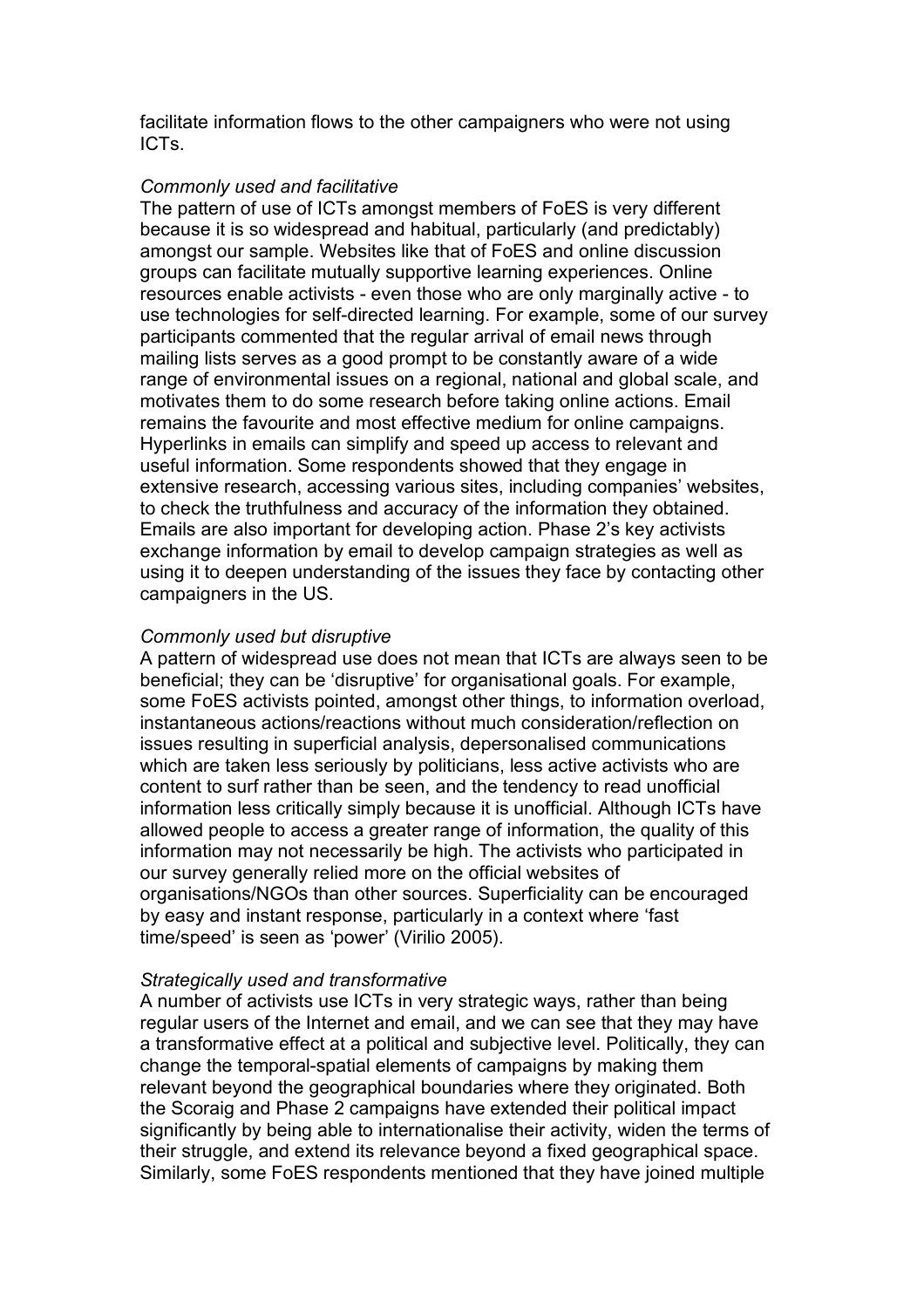online environmental organisations, groups and forums to learn about and act upon a wide range of issues beyond the confines of their particular location.

ICTs can help to build up awareness of new knowledge, and this may have implications for what people think and do, particularly in relation to consumption. Our survey of FoES members shows that a substantial number of people state their consumer behaviour has significantly changed (e.g. boycotting certain products or developing a more eco-friendly lifestyle, changing patterns of travel etc) as a result of information they have obtained online. The following comment from one of our respondents endorses this:

Online activity of discussion groups, receiving updates from online websites and also petitions has encouraged me to adopt a better lifestyle that is more energy efficient, careful of resources like water, soil, plant life and also stimulated me to find work in a sector that promotes environmental protection/management and sustainability.

In addition, a sizeable minority of participants in our survey have their own blogsites or social networking sites related to environmental concerns. With such tools and resources, individual campaigners are acting as small epicentres for online environmental campaigns.

## **Conclusion**

Our evidence shows that it is not necessarily the case that ICTs simply 'hook' bystanders into a 'community of practice' so that they move from peripheral to full participation – which had been part of our original thinking. Indeed, participation in campaigns is very difficult to pin down and can involve movement in a variety of different directions, including movement out of full participation to peripheral participation or even non-involvement, as well as in the other direction. What is becoming clear from the preliminary analysis of our data is that ICT use has significant and sometimes contradictory implications for social movements, their struggles for justice and the content and process of the learning that takes place in them.

## **Acknowledgement**

The data for this article derives from research funded by an ESRC grant: award number RES-000-22-2301.

## **References**

Agents for Environmental Justice and Scandrett, E (2003) *Voices from the Grassroots*, Edinburgh: Friends of the Earth Scotland. Agyeman, J., Bullard, R and Evans, B (2003) *Just Sustainabilities: Development in an Unequal World*, Cambridge, MA: MIT Press. Bayne, S (2006) 'Temptation, trash and trust: the authorship and authority of digital texts', *E-Learning* 3 (1) 16-26. Blumer, M (1995) 'Social movements', in Lyman S (ed) *Social Movements: Critiques, Concepts, Case-Studies*, London: MacMillan Press.